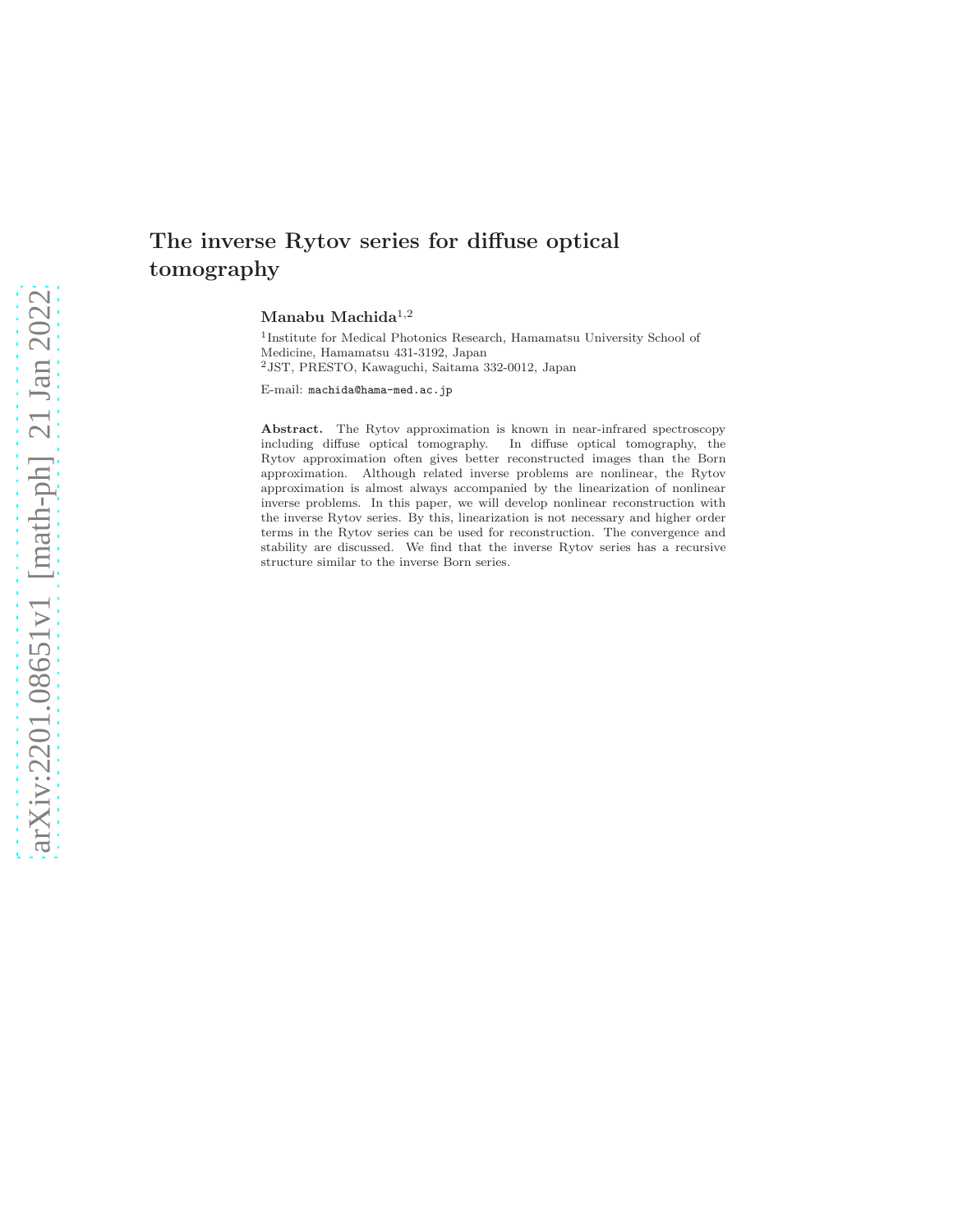## 1. Introduction

We consider diffuse light propagation in a bounded domain  $\Omega \subset \mathbb{R}^n$   $(n \geq 2)$ . In diffuse optical tomography, coefficients of the diffusion equation are determined from boundary measurements.

The time-independent diffusion equation is given by

<span id="page-1-0"></span>
$$
\begin{cases}\n-D_0 \Delta u + \mu_a u = f, & x \in \Omega, \\
D_0 \partial_\nu u + \frac{1}{\zeta} u = 0, & x \in \partial \Omega.\n\end{cases}
$$
\n(1)

The outgoing light  $u(x)$  is detected on a subboundary  $\Gamma$  of the boundary  $(x \in \Gamma \subset \partial \Omega)$ . On the boundary, we suppose  $u \in L^p(\Gamma)$  with some  $p \geq 1$ .

Since the cost function for the inverse problem of determining coefficients of the diffusion equation in [\(1\)](#page-1-0) has a complicated landscape, the reconstructed value is trapped in a local minimum if iterative schemes such as the Levenberg-Marqusrdt, Gauss-Newton, and conjugate gradient methods are used. An alternative approach is the use of direct methods in which perturbations of coefficients are reconstructed. The Born and Rytov approximations are frequently used in cooperation with linearization of the nonlinear inverse problem. When the (first) Born approximation is compared with the (first) Rytov approximation, the superiority of the latter has been discussed [\[2,](#page-13-0) [11,](#page-13-1) [14\]](#page-14-0).

A systematic way of inverting the Born series has been studied [\[17,](#page-14-1) [19,](#page-14-2) [22,](#page-14-3) [23,](#page-14-4) [25\]](#page-14-5). That is, higher-order Born approximations can be implemented with the inverse Born series. In this way, the direct methods can be applied to nonlinear inverse problems without linearization. In Ref. [\[16\]](#page-14-6), the inverse Born series was implemented for the transport-based optical tomography. In addition to optical tomography, the Calderón problem was considered with the inverse Born series [\[3\]](#page-13-2). The inverse Born series was applied to inverse problems for scalar waves [\[12\]](#page-14-7) and for electromagnetic scattering [\[13\]](#page-14-8). The series was developed for discrete inverse problems [\[7\]](#page-13-3). The technique of the inverse Born series was used to investigate the inversion of the Bremmer series [\[28\]](#page-14-9). The inverse Born series was extended to Banach spaces [\[4,](#page-13-4) [15\]](#page-14-10). Recently, a modified Born series with unconditional convergence was proposed and its inverse series was studied [\[1\]](#page-13-5). The convergence theorem for the inverse Born series has recently been improved [\[10\]](#page-13-6). See Ref. [\[24\]](#page-14-11) for recent advances.

Based on the success of past studies on the inverse Born series, in this paper we consider the inversion of the Rytov series. In experimental and clinical researches on optical tomography, quite often the Born approximation is impractical and tomographic images are obtained with the Rytov approximation. After linearization, the Rytov approximation was used for detecting breast cancer [\[5,](#page-13-7) [6\]](#page-13-8) and used when the brain function was studied through the neurovascular coupling [\[8\]](#page-13-9).

Indeed, the inverse Rytov series was considered for the Helmholtz equation and it was numerically observed that the inverse Rytov series with the first through third approximations give better reconstructed images than the inverse Born series [\[29\]](#page-14-12). In [\[20\]](#page-14-13), intermediate approximations between the Born and Rytov approximations were explored. The relation between the inverse Rytov series and Newton's method was investigated [\[26\]](#page-14-14). In these papers, however, no systematic way of computing higherorder terms was presented.

The remainder of the paper is organized as follows. The Born series is introduced in Sec. [2](#page-2-0) and the Rytov series is introduced in Sec. [3.](#page-4-0) Then the inverse Rytov series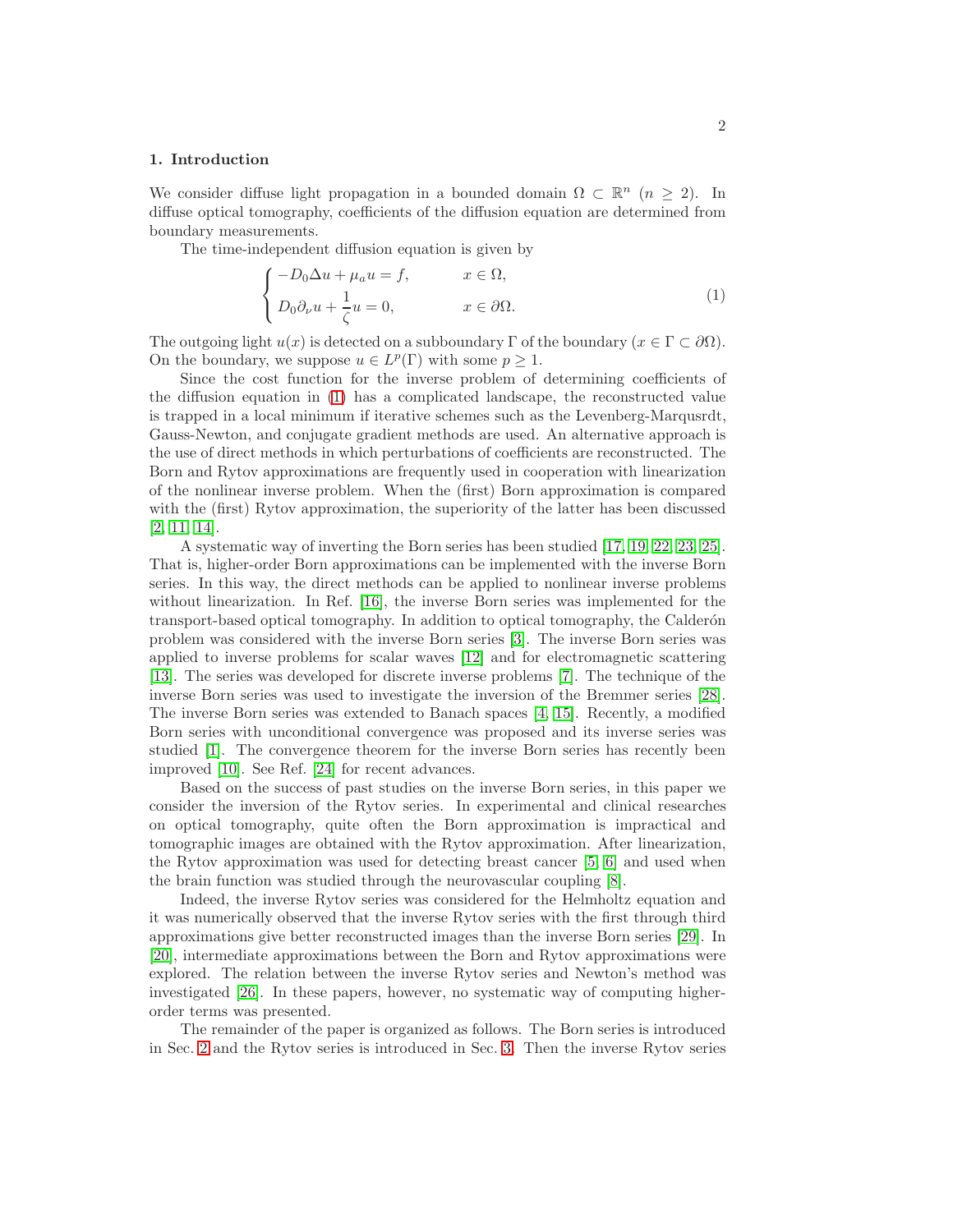is discussed in Sec. [4.](#page-5-0) Section [5](#page-11-0) describes how the inverse Rytov series is recursively implemented. Concluding remarks are given in Sec. [6.](#page-13-10)

#### <span id="page-2-0"></span>2. The Born series

Let  $g$  be a positive constant. We write

$$
\mu_a(x) = g(1 + \eta(x)), \quad \eta \ge -1.
$$

We suppose that  $\eta$  is supported in a closed ball  $B_a$  of radius a:

$$
\mathrm{supp}\,\eta\subset B_a\subset\Omega.
$$

It will be seen below that the Born series converges for sufficiently small  $a > 0$ . We suppose that  $\eta \in L^q(B_a)$  for some  $q \geq 2$ .

Let  $u_0(x)$  be the solution to the equation [\(1\)](#page-1-0) in which  $\mu_a(x)$  is replaced by g. We assume that there exists a constant  $\xi > 0$  such that  $\xi \leq u$  on  $\Gamma$ . Let  $G(x, y)$  be the Green's function which corresponds to  $u_0$ . Then the following identity holds.

$$
u(x) = u_0(x) - g \int_{\Omega} G(x, y) \eta(y) u(y) dy.
$$

From the above identity, the Born series can be constructed as

$$
u=u_0+u_1+\cdots,
$$

where

$$
u_j(x) = -g \int_{\Omega} G(x, y) \eta(y) u_{j-1}(y) dy
$$
  $(j = 1, 2, ...).$ 

The first two terms of the Born series are obtained as

$$
u_1(x) = -g \int_{\Omega} G(x, y) \eta(y) u_0(y) dy,
$$
  

$$
u_2(x) = g^2 \int_{\Omega} \int_{\Omega} G(x, y) \eta(y) G(y, z) \eta(z) u_0(z) dy dz.
$$

Let us introduce the multilinear operators  $K_j: L^q(B_a \times \cdots \times B_a) \to L^p(\Gamma)$  such that

$$
u_j = -K_j \eta^{\otimes j},
$$

where  $\eta^{\otimes j} = \eta \otimes \cdots \otimes \eta$  is the *j*-fold tensor product. Here we have

$$
K_1 \eta = g \int_{B_a} G(x, y) u_0(y) \eta(y) dy,
$$
  
\n
$$
K_2 \eta \otimes \eta = -g^2 \int_{B_a} \int_{B_a} G(x, y) G(y, z) u_0(z) \eta(y) \eta(z) dy dz.
$$

In general, the  $j$ th term is given by

$$
K_j \eta^{\otimes j} = (-1)^{j+1} g^j \int_{B_a \times \dots \times B_a} G(x, y_1) G(y_1, y_2) \dots G(y_{j-1}, y_j)
$$
  
 
$$
\times u_0(y_j) \eta(y_1) \dots \eta(y_j) dy_1 \dots dy_j.
$$

Let us define the operators  $\check{K}_j: L^p(B_a \times \cdots \times B_a) \to L^q(\Gamma)$  such that

$$
\frac{1}{u_0} K_j \eta^{\otimes j} = \check{K}_j \eta^{\otimes j}.
$$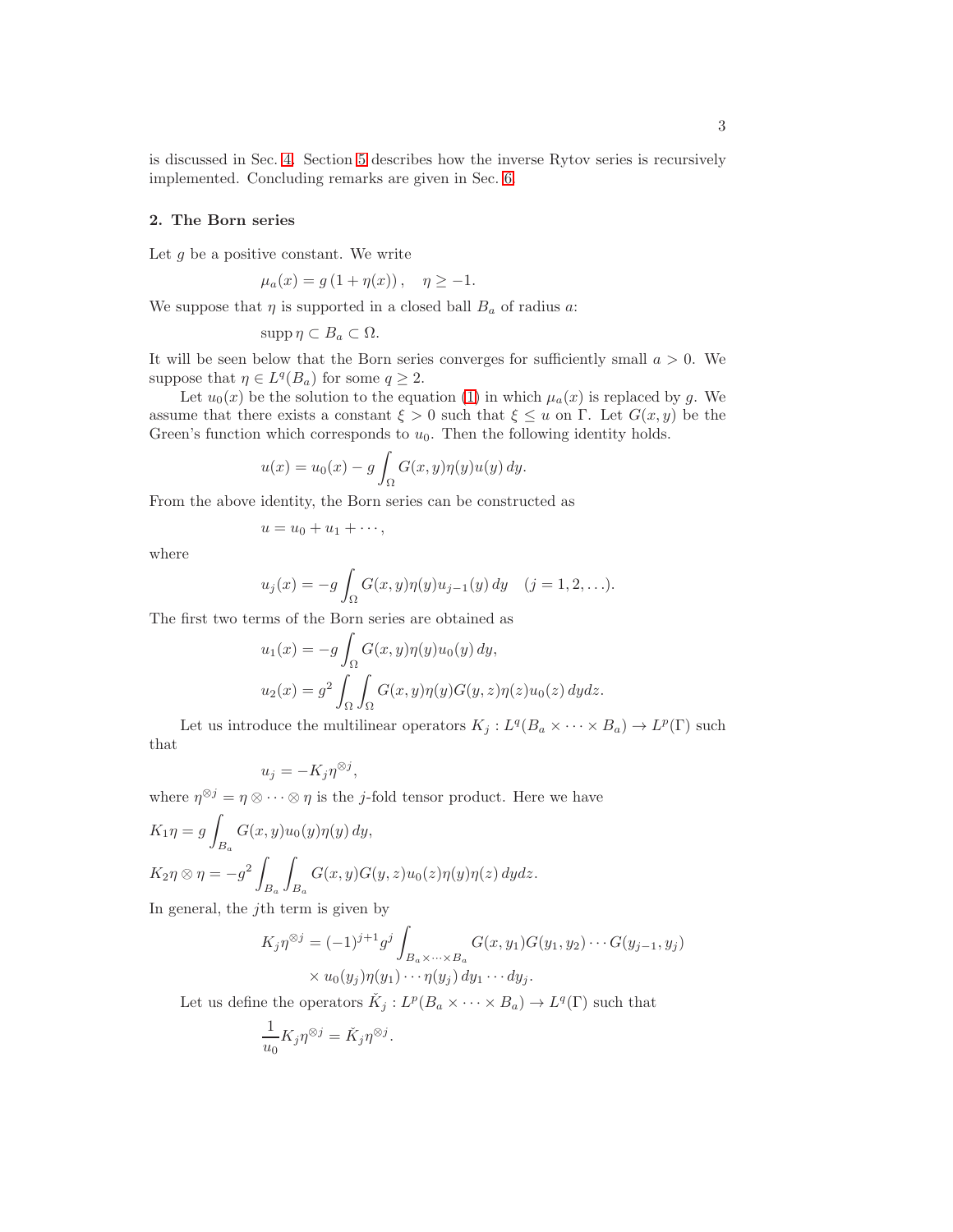We introduce

$$
\mu = g \sup_{x \in B_a} ||G(x, \cdot)||_{L^r(B_a)}, \quad \nu = g|B_a|^{1/r} \sup_{y_1, y_2 \in B_a} ||G(\cdot, y_1)\frac{u_0(y_2)}{u_0(\cdot)}||_{L^p(\Gamma)},
$$

where  $r = q/(q-1)$ .

**Lemma 2.1.** For 
$$
j = 1, 2, ..., ||\tilde{K}_j|| \le \nu \mu^{j-1}
$$
.

*Proof.* For any  $f \in L^q(B_a \times \cdots \times B_a)$ , the multilinear operators  $\check{K}_j$  are written as

$$
(\check{K}_j f)(x) = \frac{(-1)^{j+1} g^j}{u_0(x)} \int_{B_a \times \dots \times B_a} G(x, y_1) G(y_1, y_2) \dots G(y_{j-1}, y_j) \times u_0(y_j) f(y_1, \dots, y_j) dy_1 \dots dy_j, \quad x \in \Gamma.
$$

Using Hölder's inequality, we have

$$
\|\check{K}_{j}f\|_{L^{p}(\Gamma)}^{p} = (g^{j})^{p} \int_{\Gamma} \left| \int_{B_{a} \times \dots \times B_{a}} G(x, y_{1}) G(y_{1}, y_{2}) \dots G(y_{j-1}, y_{j}) \right|
$$
  

$$
\times \frac{u_{0}(y_{j})}{u_{0}(x)} f(y_{1}, \dots, y_{j}) dy_{1} \dots dy_{j} \right|^{p} dx
$$
  

$$
\leq (g^{j})^{p} \int_{\Gamma} \left| \left( \int_{B_{a} \times \dots \times B_{a}} |f(y_{1}, \dots, y_{j})|^{q} dy_{1} \dots dy_{j} \right)^{1/q}
$$
  

$$
\times \left( \int_{B_{a} \times \dots \times B_{a}} \left| G(x, y_{1}) G(y_{1}, y_{2}) \dots G(y_{j-1}, y_{j}) \frac{u_{0}(y_{j})}{u_{0}(x)} \right|^{r} dy_{1} \dots dy_{j} \right)^{1/r} \right|^{p}
$$
  

$$
\leq (g^{j})^{p} \|f\|_{L^{q}(B_{a} \times \dots \times B_{a})}^{p} \int_{\Gamma} \left| \sup_{y_{1}, y_{j} \in B_{a}} G(x, y_{1}) \frac{u_{0}(y_{j})}{u_{0}(x)} \right|^{p} dx
$$
  

$$
\times \left( \int_{B_{a} \times \dots \times B_{a}} |G(y_{1}, y_{2}) \dots G(y_{j-1}, y_{j})|^{r} dy_{1} \dots dy_{j} \right)^{p/r}.
$$

We define

$$
\nu = g|B_a|^{1/r} \sup_{y_1, y_2 \in B_a} ||G(\cdot, y_1) \frac{u_0(y_2)}{u_0(\cdot)}||_{L^p(\Gamma)},
$$
  

$$
\mu = g \sup_{x \in B_a} ||G(x, \cdot)||_{L^r(B_a)},
$$

and

$$
I_{j-1} = g^{j-1} \left( \int_{B_a \times \dots \times B_a} |G(y_1, y_2) \cdots G(y_{j-1}, y_j)|^r dy_1 \cdots dy_j \right)^{1/r}
$$

Similar to the calculation in [\[22\]](#page-14-3), we have

$$
I_{j-1} \leq \mu I_{j-2}, \quad I_1 \leq |B_a|^{1/r} \mu.
$$

Hence,

$$
I_{j-1} \le \mu^{j-1} |B_a|^{1/r}
$$
  $(j = 2, 3, ...).$ 

We obtain

$$
\|\check K_jf\|_{L^p(\Gamma)}^p\leq\|f\|_{L^q(B_a\times\cdots\times B_a)}^p\nu^p|B_a|^{-\frac{p}{r}}I_{j-1}^p.
$$

.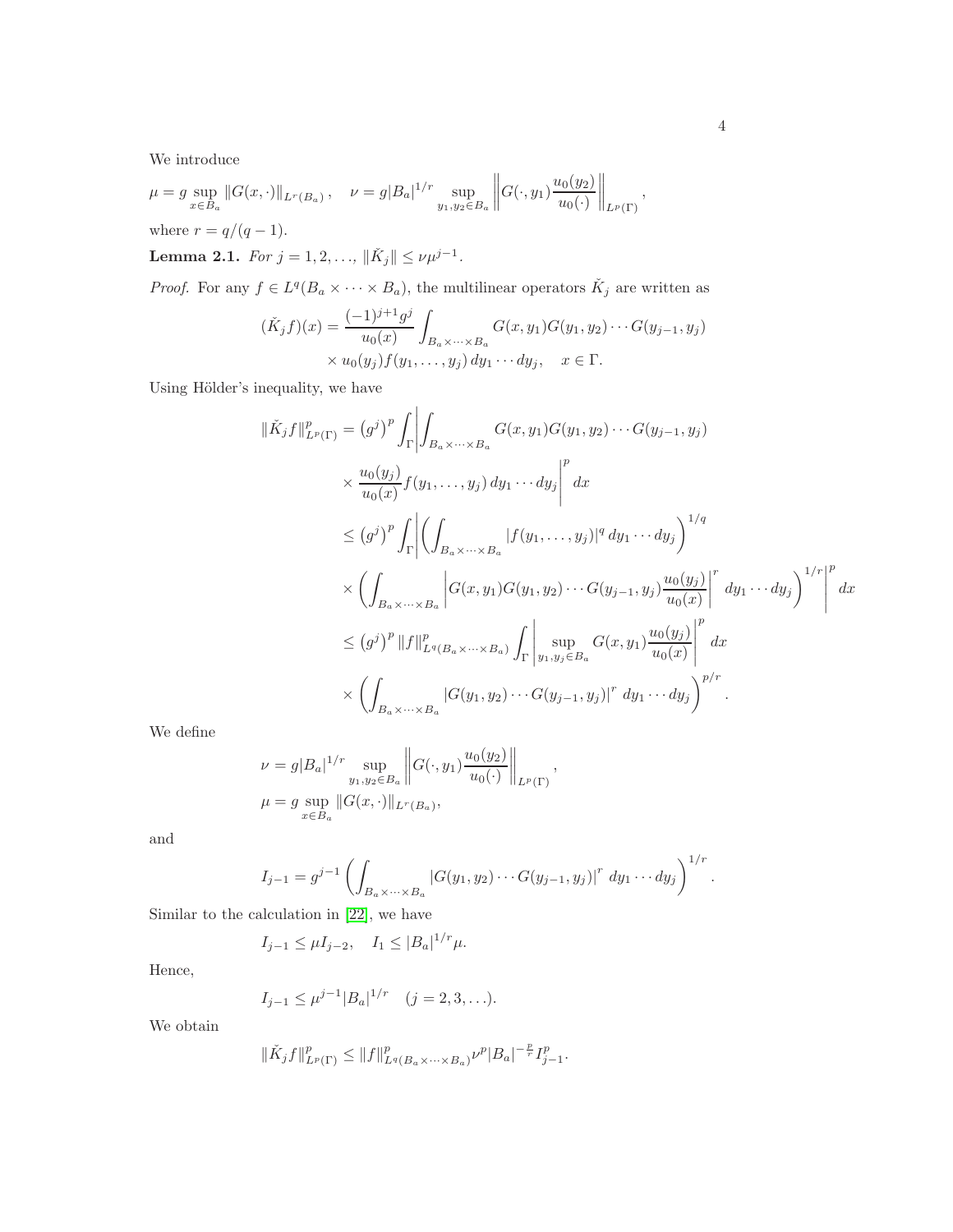By the definition of the operator norm, it is shown that

$$
\|\check{K}_j\|_p \le \nu \mu^{j-1}.
$$

# <span id="page-4-0"></span>3. The Rytov series

Let us consider the Rytov series:  $u = u_0 e^{-\psi_1 - \psi_2 - \cdots}$ . The function  $\psi_j$   $(j = 1, 2, \ldots)$  is proportional to  $g^j$ . In particular, we consider boundary values of  $u, u_0$  at  $x \in \Gamma$ . We introduce

$$
\psi = \psi(x) = \ln \frac{u_0(x)}{u(x)}, \quad x \in \Gamma.
$$

We assume  $\psi \in L^p(\Gamma)$ . We have

$$
-\psi = \ln \frac{u_0 + u_1 + \dots}{u_0} = \ln \left( 1 + \sum_{j=1}^{\infty} \frac{u_j}{u_0} \right)
$$
  
= 
$$
\sum_{k=1}^{\infty} \frac{(-1)^{k+1}}{k} \left( \sum_{j=1}^{\infty} \frac{u_j}{u_0} \right)^k
$$
  
= 
$$
\frac{u_1 + u_2 + \dots}{u_0} - \frac{(u_1 + u_2 + \dots)^2}{2u_0^2} + \frac{(u_1 + u_2 + \dots)^3}{3u_0^3} - \dots
$$
  
= 
$$
-\psi_1 - \psi_2 - \dots
$$

The first two terms of the Rytov series are explicitly written as

$$
\psi_1 = -\frac{u_1}{u_0}, \quad \psi_2 = -\frac{u_2}{u_0} + \frac{1}{2} \left( \frac{u_1}{u_0} \right)^2.
$$

In general, we have

$$
\psi_j = \sum_{m=1}^j \frac{(-1)^m}{m u_0^m} \sum_{i_1 + \dots + i_m = j} u_{i_1} \cdots u_{i_m}, \quad j = 1, 2, \dots
$$

We note that the number of jth order terms in  $(u_1 + \cdots)^m$  is

$$
\left(\begin{array}{c}j-1\\m-1\end{array}\right).
$$

In total, the number of terms in  $\psi_j$  is

$$
\sum_{m=1}^{j-1} \binom{j-1}{m-1} = 2^{j-1}.
$$

We introduce the forward operators  $J_j: L^q(B_a \times \cdots \times B_a) \to L^p(\Gamma)$  such that

$$
\psi_j = J_j \eta^{\otimes j} \quad (j = 1, 2, \ldots).
$$

We have

$$
J_1 \eta = \check{K}_1 \eta = \frac{g}{u_0(x)} \int_{\Omega} G(x, y) u_0(y) \eta(y) dy,
$$
  
\n
$$
J_2 \eta \otimes \eta = \check{K}_2 \eta \otimes \eta + \frac{1}{2} \check{K}_1 \eta \otimes \check{K}_1 \eta
$$
  
\n
$$
= \frac{g^2}{u_0(x)} \int_{\Omega} \int_{\Omega} G(x, y) G(y, z) u_0(z) \eta(y) \eta(z) dy dz + \frac{g^2}{2u_0(x)^2} \left( \int_{\Omega} G(x, y) u_0(y) \eta(y) dy \right)^2.
$$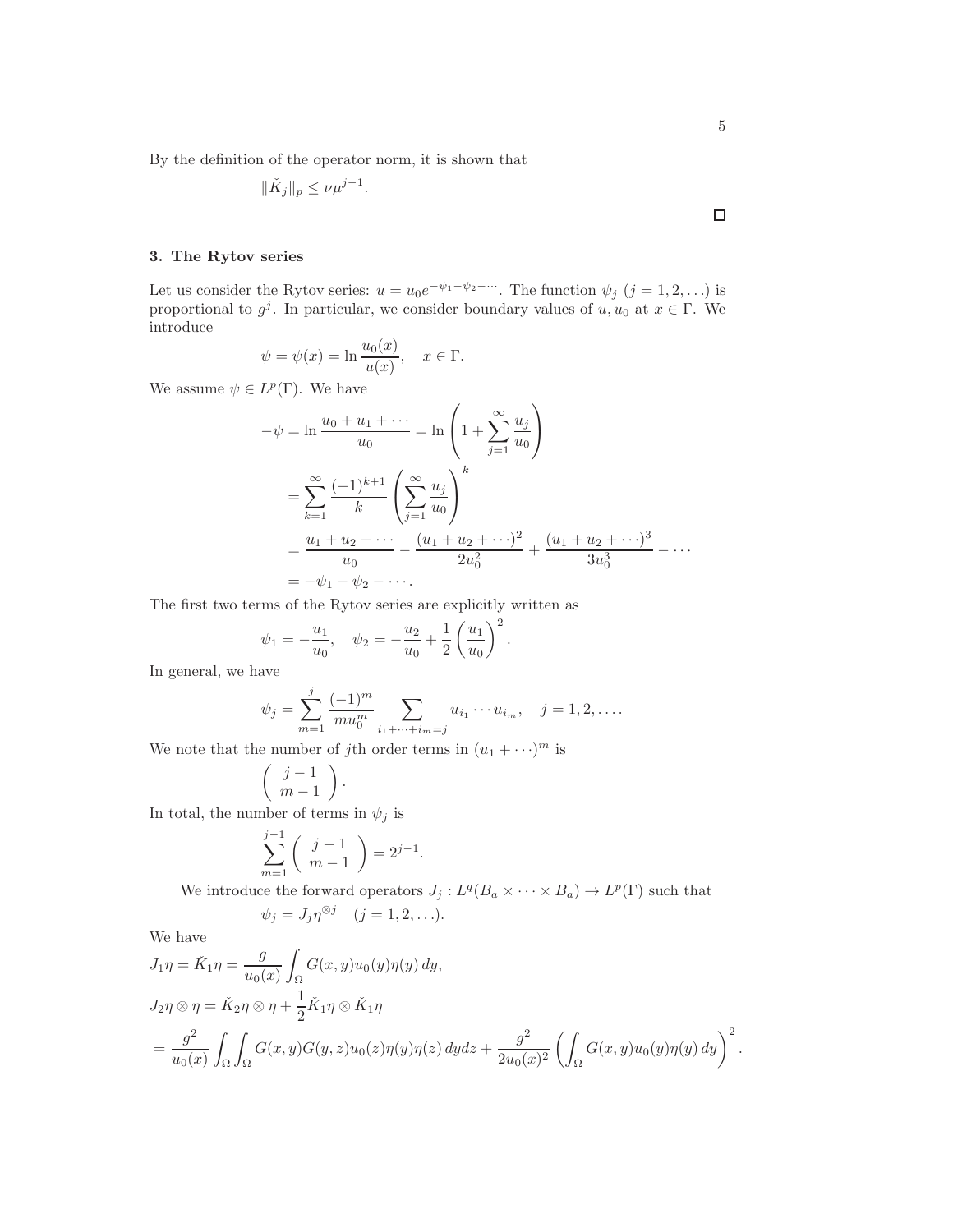In general, the  $j$ <sup>th</sup> term is given by

$$
J_j = \sum_{m=1}^j \frac{1}{m} \sum_{i_1 + \dots + i_m = j} \check{K}_{i_1} \otimes \dots \otimes \check{K}_{i_m}.
$$

**Lemma 3.1.** We have  $||J_j|| \le \nu (\mu + \nu)^{j-1}$  for  $j = 1, 2, \ldots$  Moreover the Rytov series converges if  $\|\eta\|_{L^q(B_a)} < (\mu + \nu)^{-1}$ .

Proof. We note the binomial formula:

<span id="page-5-1"></span>
$$
x(x+y)^{j-1} = \sum_{m=1}^{j} \binom{j-1}{m-1} x^m y^{j-m}.
$$
 (2)

We have

$$
||J_j|| \leq \left\| \sum_{m=1}^j \frac{1}{m} \sum_{i_1 + \dots + i_m = j} \check{K}_{i_1} \otimes \dots \otimes \check{K}_{i_m} \right\|
$$
  

$$
\leq \sum_{m=1}^j \frac{1}{m} \sum_{i_1 + \dots + i_m = j} ||\check{K}_{i_1}|| \dots ||\check{K}_{i_m}||
$$
  

$$
\leq \sum_{m=1}^j \left(\begin{array}{c} j-1\\m-1 \end{array}\right) \nu^m \mu^{j-m}
$$
  

$$
= \nu \left(\mu + \nu\right)^{j-1}.
$$

Since we have

$$
\sum_{j=1}^{\infty} \|\psi_j\|_{L^p(\Gamma)} = \sum_{j=1}^{\infty} \|J_j \eta \otimes \cdots \otimes \eta\|_{L^p(\Gamma)} \le \sum_{j=1}^{\infty} \|J_j\| \|\eta\|_{L^q(B_a)}^j
$$
  

$$
\le \nu (\mu + \nu)^{-1} \sum_{j=1}^{\infty} (\mu + \nu)^j \|\eta\|_{L^q(B_a)}^j,
$$

the series converges if  $\|\eta\|_{L^q(B_a)} < (\mu + \nu)^{-1}$ .

# <span id="page-5-0"></span>4. Inverse Rytov series

We begin by formally expanding the perturbation  $\eta$  as

$$
\eta = \eta_1 + \eta_2 + \cdots
$$
  
=  $\mathcal{J}_1 \psi + \mathcal{J}_2 \psi \otimes \psi + \cdots$ .

We refer to the above series as the inverse Rytov series. If we substitute the series  $\psi = J_1 \eta + J_2 \eta \otimes \eta + \cdots$ , we have

$$
\eta = \mathcal{J}_1 (J_1 \eta + J_2 \eta \otimes \eta + \cdots) + \mathcal{J}_2 (J_1 \eta + J_2 \eta \otimes \eta + \cdots) \otimes (J_1 \eta + J_2 \eta \otimes \eta + \cdots) + \cdots
$$
  
=  $\mathcal{J}_1 J_1 \eta + (\mathcal{J}_1 J_2 + \mathcal{J}_2 J_1 \otimes J_1) \eta \otimes \eta + \cdots$ 

Thus we obtain

$$
\mathcal{J}_1 J_2 + \mathcal{J}_2 J_1 \otimes J_1 = 0,
$$
  
\n
$$
\mathcal{J}_3 J_1 \otimes J_1 \otimes J_1 + \mathcal{J}_2 J_1 \otimes J_2 + \mathcal{J}_2 J_2 \otimes J_1 + \mathcal{J}_1 J_3 = 0, \dots
$$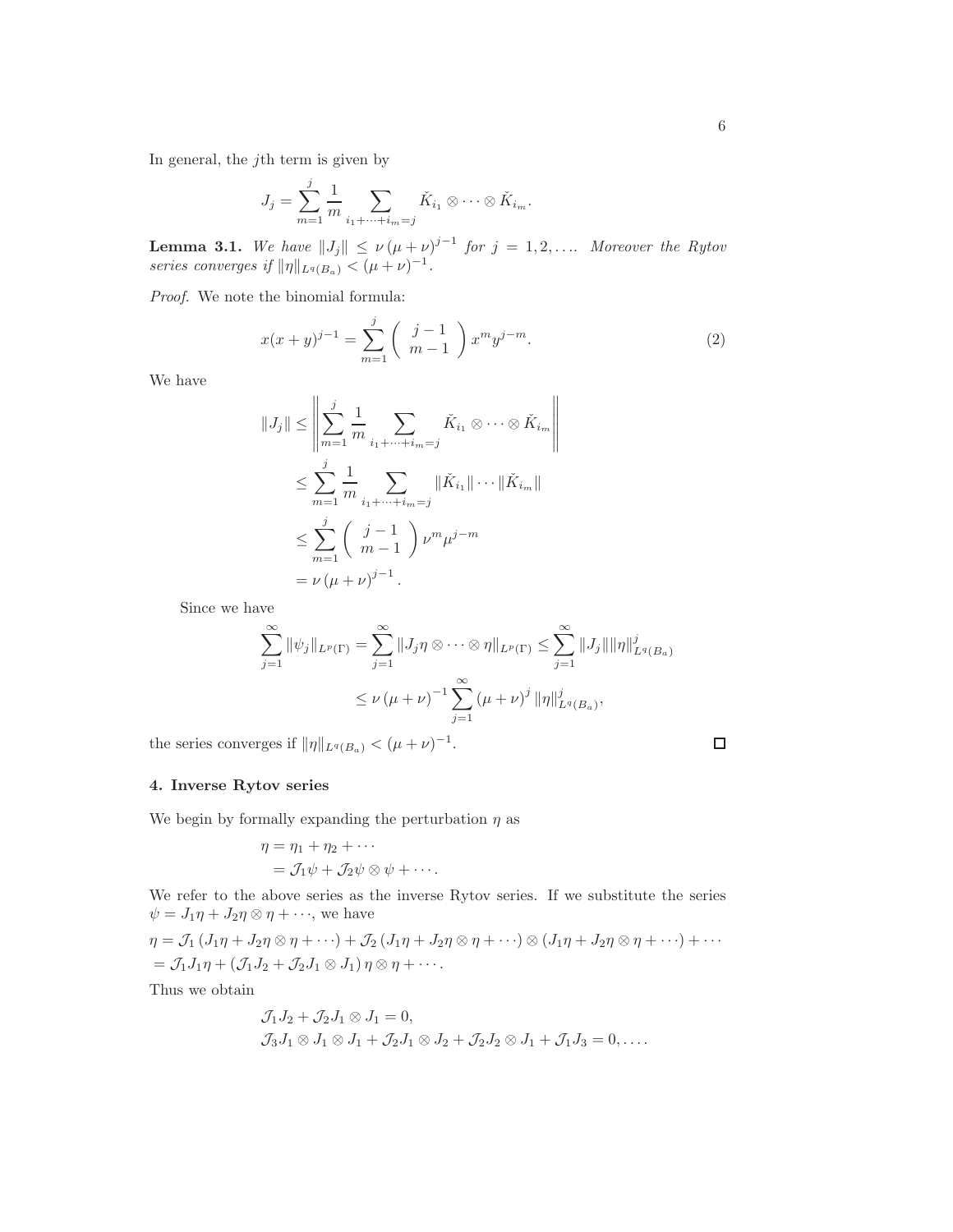Indeed, the equality  $\eta = \mathcal{J}_1 J_1 \eta$  does not hold due to the ill-posedness of this inverse problem. To consider  $\mathcal{J}_1$ , let us introduce  $\eta^*$  as [\[16\]](#page-14-6)

$$
\eta^* = \underset{\eta \in B_a}{\arg \min} \left( \frac{1}{2} \| J_1 \eta - \psi \|_{L^p(\Gamma)}^2 + \alpha R(\eta) \right),
$$

where  $R(\eta)$  is a penalty function with a regularization parameter  $\alpha > 0$  [\[9,](#page-13-11) [21,](#page-14-15) [27\]](#page-14-16). The regularized pseudoinverse of  $J_1$  is defined as  $\mathcal{J}_1 : \psi \mapsto \eta^*$ . With this operator  $\mathcal{J}_1$ , we have

$$
\mathcal{J}_2 = -\mathcal{J}_1 J_2 \mathcal{J}_1 \otimes \mathcal{J}_1 = -\mathcal{J}_1 \left[ \check{K}_2 \mathcal{J}_1 \otimes \mathcal{J}_1 - \frac{1}{2} \check{K}_1 \mathcal{J}_1 \otimes \check{K}_1 \mathcal{J}_1 \right],
$$

and

$$
\mathcal{J}_3 = -(\mathcal{J}_2 J_1 \otimes J_2 + \mathcal{J}_2 J_2 \otimes J_1 + \mathcal{J}_1 J_3) \mathcal{J}_1 \otimes \mathcal{J}_1 \otimes \mathcal{J}_1
$$
  
= 
$$
- \left[ \mathcal{J}_2 \check{K}_1 \otimes \left( \check{K}_2 - \frac{1}{2} \check{K}_1 \otimes \check{K}_1 \right) + \mathcal{J}_2 \left( \check{K}_2 - \frac{1}{2} \check{K}_1 \otimes \check{K}_1 \right) \otimes \check{K}_1
$$
  
+ 
$$
\mathcal{J}_1 \left( \check{K}_3 - \frac{1}{2} (\check{K}_1 \otimes \check{K}_2 + \check{K}_2 \otimes \check{K}_1) + \frac{1}{3} \check{K}_1 \otimes \check{K}_1 \otimes \check{K}_1 \right) \right] \mathcal{J}_1 \otimes \mathcal{J}_1 \otimes \mathcal{J}_1.
$$

For  $j \geq 2$ , we have

$$
\mathcal{J}_j = -\left(\sum_{m=1}^{j-1} \mathcal{J}_m \sum_{i_1 + \dots + i_m = j} J_{i_1} \otimes \dots \otimes J_{i_m}\right) \mathcal{J}_1 \otimes \dots \otimes \mathcal{J}_1.
$$

<span id="page-6-0"></span>**Theorem 4.1.** Assume that there exists a constant  $M_1 < 1$  such that  $(\mu + 2\nu) \|\mathcal{J}_1\| \leq$  $M_1$ . Then the operator  $\mathcal{J}_j: L^p(\Gamma \times \cdots \times \Gamma) \to L^q(B_a)$  is bounded and

 $\|\mathcal{J}_j\| \leq C_1 \left(\mu + 2\nu\right)^j \|\mathcal{J}_1\|,$ 

where constant  $C_1 = C_1(M_1) > 0$  is independent of j. Moreover for any  $\psi \in L^p(\Gamma)$ , there exists  $C_2 = C_2(M_1, \mu, \nu)$  such that

$$
\left\|\mathcal{J}_j \psi^{\otimes j}\right\|_{L^q(B_a)} \leq C_2 \left(\mu + 2\nu\right)^j \|\mathcal{J}_1 \psi\|_{L^q(B_a)}^j.
$$

*Proof.* We find that for  $j \geq 2$ ,

$$
\|\mathcal{J}_j\| = \left\| \left( \sum_{m=1}^{j-1} \mathcal{J}_m \sum_{i_1 + \dots + i_m = j} J_{i_1} \otimes \dots \otimes J_{i_m} \right) \mathcal{J}_1 \otimes \dots \otimes \mathcal{J}_1 \right\|
$$
  
\n
$$
\leq \left\| \sum_{m=1}^{j-1} \mathcal{J}_m \nu^m \sum_{i_1 + \dots + i_m = j} (\mu + \nu)^{i_1 - 1} \dots (\mu + \nu)^{i_m - 1} \right\| \|\mathcal{J}_1\|^j
$$
  
\n
$$
\leq \sum_{m=1}^{j-1} \|\mathcal{J}_m\| \nu^m \left( \frac{j-1}{m-1} \right) (\mu + \nu)^{j-m} \|\mathcal{J}_1\|^j
$$
  
\n
$$
\leq \|\mathcal{J}_1\|^j \left( \sum_{m=1}^{j-1} \|\mathcal{J}_m\| \right) \left( \sum_{m=1}^{j-1} \left( \frac{j-1}{m-1} \right) \nu^m (\mu + \nu)^{j-m} \right).
$$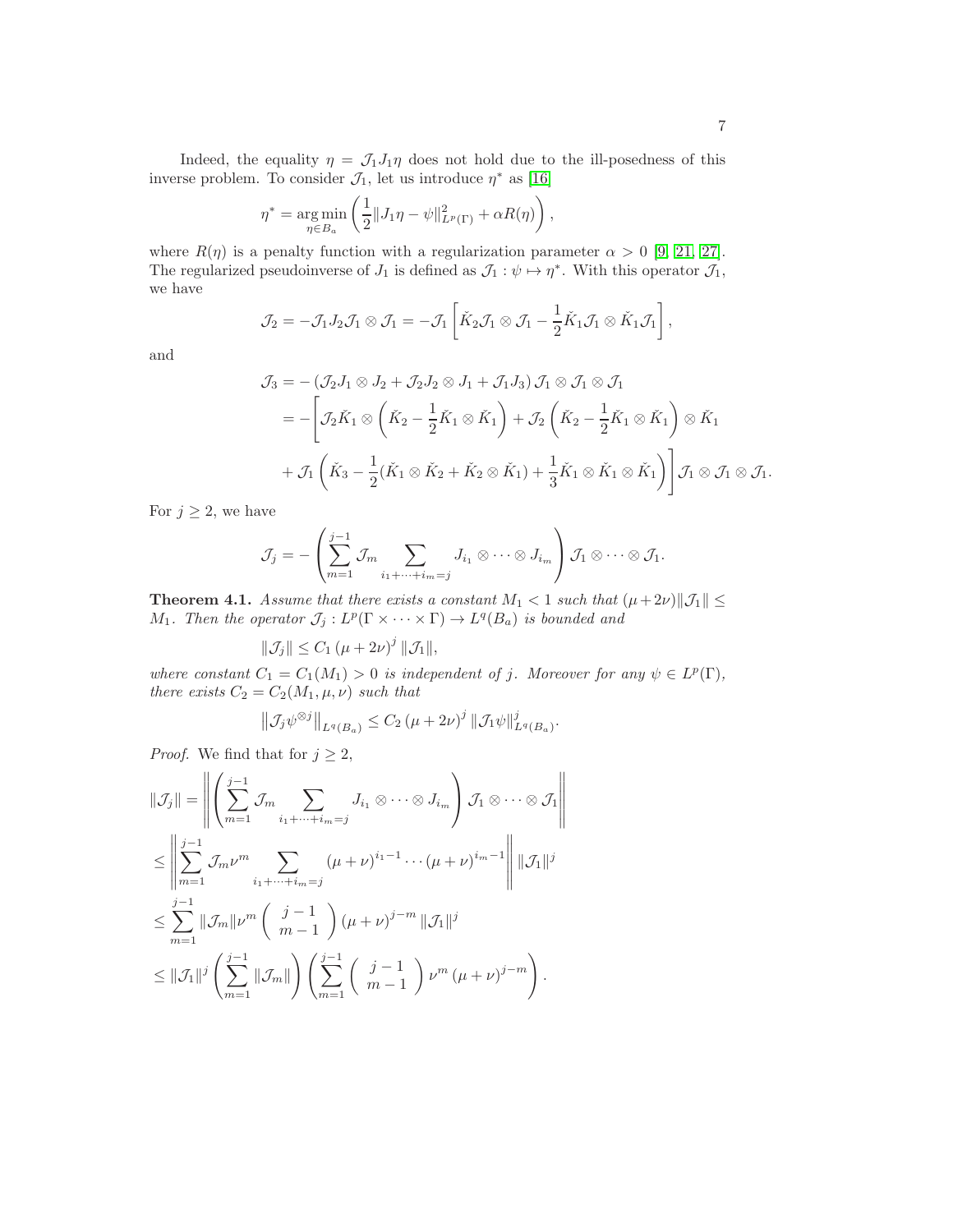By using  $(2)$ , we have

$$
\|\mathcal{J}_j\| \le \|\mathcal{J}_1\|^j \left(\sum_{m=1}^{j-1} \|\mathcal{J}_m\|\right) \left(\nu \left(\mu + 2\nu\right)^{j-1} - \nu^j\right)
$$
  

$$
\le \nu \|\mathcal{J}_1\|^j \left(\mu + 2\nu\right)^{j-1} \sum_{m=1}^{j-1} \|\mathcal{J}_m\|
$$
  

$$
\le \|\mathcal{J}_1\|^j \left(\mu + 2\nu\right)^j \sum_{m=1}^{j-1} \|\mathcal{J}_m\|.
$$

By noticing the recursive structure of the above inequality, we can write

$$
\|\mathcal{J}_j\| \le c_j \left[ (\mu + 2\nu) \|\mathcal{J}_1\| \right]^j \|\mathcal{J}_1\|,
$$

where

$$
c_{j+1} = c_j + [(\mu + 2\nu) \| \mathcal{J}_1 \|]^{j} c_j, \quad c_2 = 1.
$$

Hence we obtain

$$
c_j = \prod_{m=2}^{j-1} (1 + [(\mu + 2\nu) ||\mathcal{J}_1||]^m), \quad j \ge 3.
$$

We note that

$$
\ln c_j \leq \sum_{m=1}^{j-1} \ln (1 + [(\mu + 2\nu) ||\mathcal{J}_1||]^m)
$$
  
\n
$$
\leq \sum_{m=1}^{j-1} [(\mu + 2\nu) ||\mathcal{J}_1||]^m
$$
  
\n
$$
\leq \frac{1}{1 - (\mu + 2\nu) ||\mathcal{J}_1||}
$$
  
\n
$$
\leq \frac{1}{1 - M_1}.
$$

Thus  $c_j$  ( $j \geq 2$ ) are bounded. We put  $C_1 = \exp(1/(1 - M_1)).$ We note that

$$
\left\| \mathcal{J}_{j} \psi^{\otimes j} \right\|_{L^{q}(B_{a})} \leq \left\| \mathcal{J}_{1} \psi \right\|_{L^{q}(B_{a})}^{j} (\mu + 2\nu)^{j} \sum_{m=1}^{j-1} \left\| \mathcal{J}_{m} \right\|,
$$

and

$$
\sum_{m=1}^{j-1} \|\mathcal{J}_m\| \le C_1 \|\mathcal{J}_1\| \left(\mu + 2\nu\right) \frac{1 - \left(\mu + 2\nu\right)^{j-1}}{1 - \left(\mu + 2\nu\right)}.
$$

Hence we obtain

$$
\|\mathcal{J}_j \psi^{\otimes j}\|_{L^q(B_a)} \le C_1 (\mu + 2\nu)^{j+1} \|\mathcal{J}_1\| \frac{1 - (\mu + 2\nu)^{j-1}}{1 - (\mu + 2\nu)} \|\mathcal{J}_1 \psi\|_{L^q(B_a)}^j
$$
  

$$
\le \frac{C_1 M_1}{1 - (\mu + 2\nu)} (\mu + 2\nu)^j \|\mathcal{J}_1 \psi\|_{L^q(B_a)}^j.
$$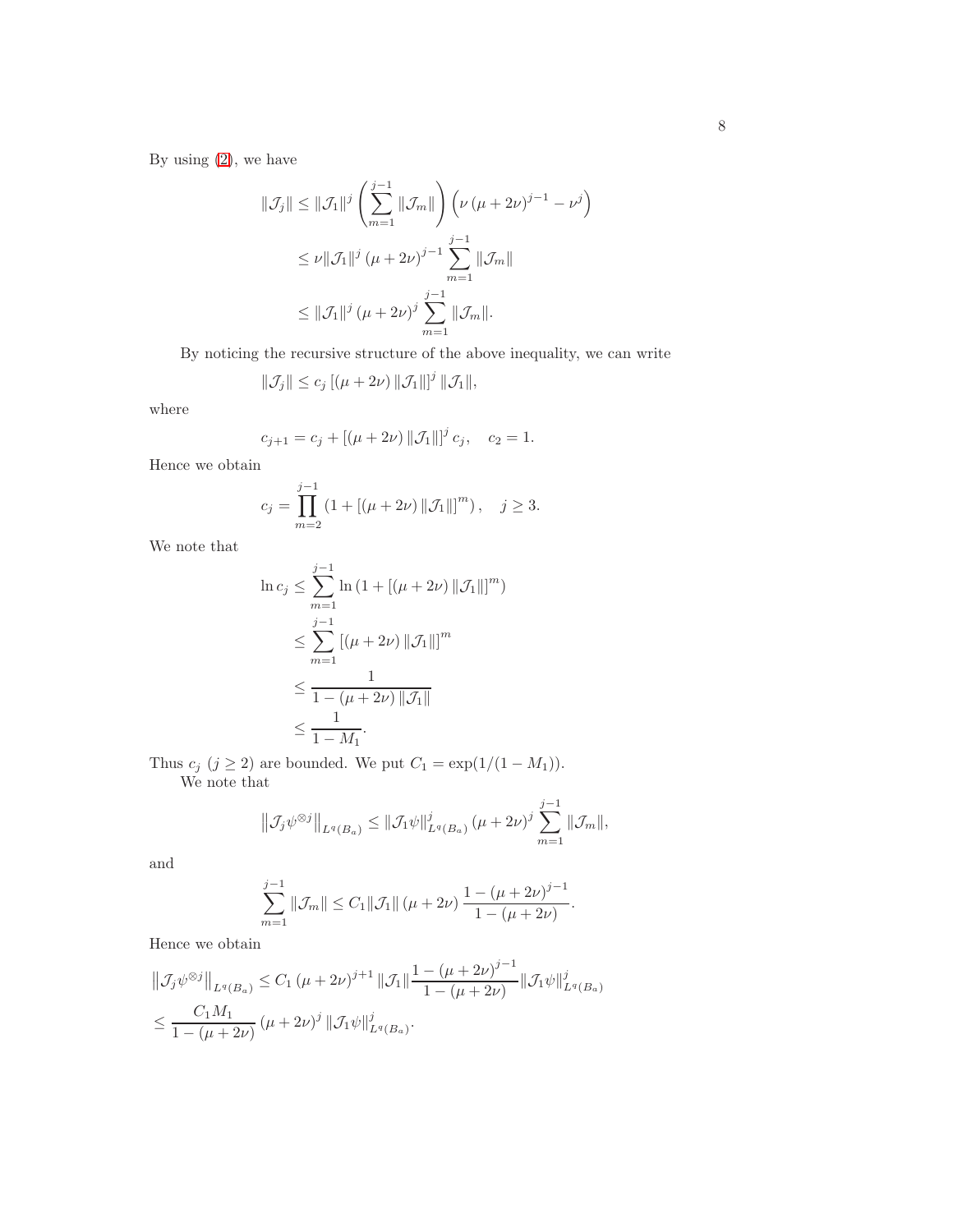The proof is complete if we set

$$
C_2 = \frac{C_1 M_1}{1 - (\mu + 2\nu)}.
$$

Let us consider the convergence of the inverse Rytov series. If the inverse Rytov series converges, we write

$$
\eta \approx \widetilde{\eta},
$$

where

$$
\widetilde{\eta} = \sum_{j=1}^{\infty} \mathcal{J}_j \psi^{\otimes j}.
$$

**Theorem 4.2.** Suppose that  $||\mathcal{J}_1|| < (\mu + 2\nu)^{-1}$ ,  $||\mathcal{J}_1\psi||_{L^q(B_\alpha)} < (\mu + 2\nu)^{-1}$ . Let  $M_2 = \max(||\eta||_{L^q(B_a)}, ||\mathcal{J}_1 J_1 \eta||_{L^q(B_a)}).$  We assume that  $M_2 < (\mu + 2\nu)^{-1}$ . Then for any  $N \in \mathbb{N}$  there exists constants  $C_3 = C_3(M_1, M_2, \mu, \nu) > 0$  such that

$$
\left\|\eta - \sum_{j=1}^N \mathcal{J}_j \psi^{\otimes j} \right\|_{L^q(B_a)} \leq C_3 \|(I - \mathcal{J}_1 J_1)\eta\|_{L^q(B_a)} + C_2 \frac{\left[ (\mu + 2\nu) \|\mathcal{J}_1 \psi\|_{L^q(B_a)} \right]^{N+1}}{1 - (\mu + 2\nu) \|\mathcal{J}_1 \psi\|_{L^q(B_a)}},
$$

where constant  $C_2 > 0$  is given in Theorem [4.1.](#page-6-0)

*Proof.* If we expand  $\psi$  in the inverse Rytov series by the Rytov series, we can write

$$
\widetilde{\eta} = \sum_{j=1}^{\infty} \widetilde{\mathcal{J}}_j \eta \otimes \cdots \otimes \eta,
$$

where

$$
\widetilde{\mathcal{J}}_1=\mathcal{J}_1J_1,
$$

and

$$
\widetilde{\mathcal{J}}_j = \left( \sum_{m=1}^{j-1} \mathcal{J}_m \sum_{i_1 + \dots + i_m = j} J_{i_1} \otimes \dots \otimes J_{i_m} \right) + \mathcal{J}_j J_1 \otimes \dots \otimes J_1, \quad j \ge 2.
$$

We have

$$
\widetilde{J}_j = \sum_{m=1}^{j-1} \mathcal{J}_m \sum_{i_1 + \dots + i_m = j} J_{i_1} \otimes \dots \otimes J_{i_m} (I - \mathcal{J}_1 J_1 \otimes \dots \otimes \mathcal{J}_1 J_1).
$$

Since

$$
\eta - \widetilde{\eta} = (I - \mathcal{J}_1 J_1) \eta - \mathcal{J}_1 J_2 (\eta \otimes \eta - \mathcal{J}_1 J_1 \eta \otimes \mathcal{J}_1 J_1 \eta) + \cdots,
$$

we have

$$
\|\eta - \widetilde{\eta}\|_{L^q(B_a)} \leq \sum_{j=1}^{\infty} \sum_{m=1}^{j-1} \sum_{i_1 + \dots + i_m = j} \|\mathcal{J}_m\| \|\mathcal{J}_{i_1}\| \dots \|\mathcal{J}_{i_m}\|
$$
  
 
$$
\times \|(\eta \otimes \dots \otimes \eta) - (\mathcal{J}_1 J_1 \eta \otimes \dots \otimes \mathcal{J}_1 J_1 \eta)\|_{L^q(B_a^j)}.
$$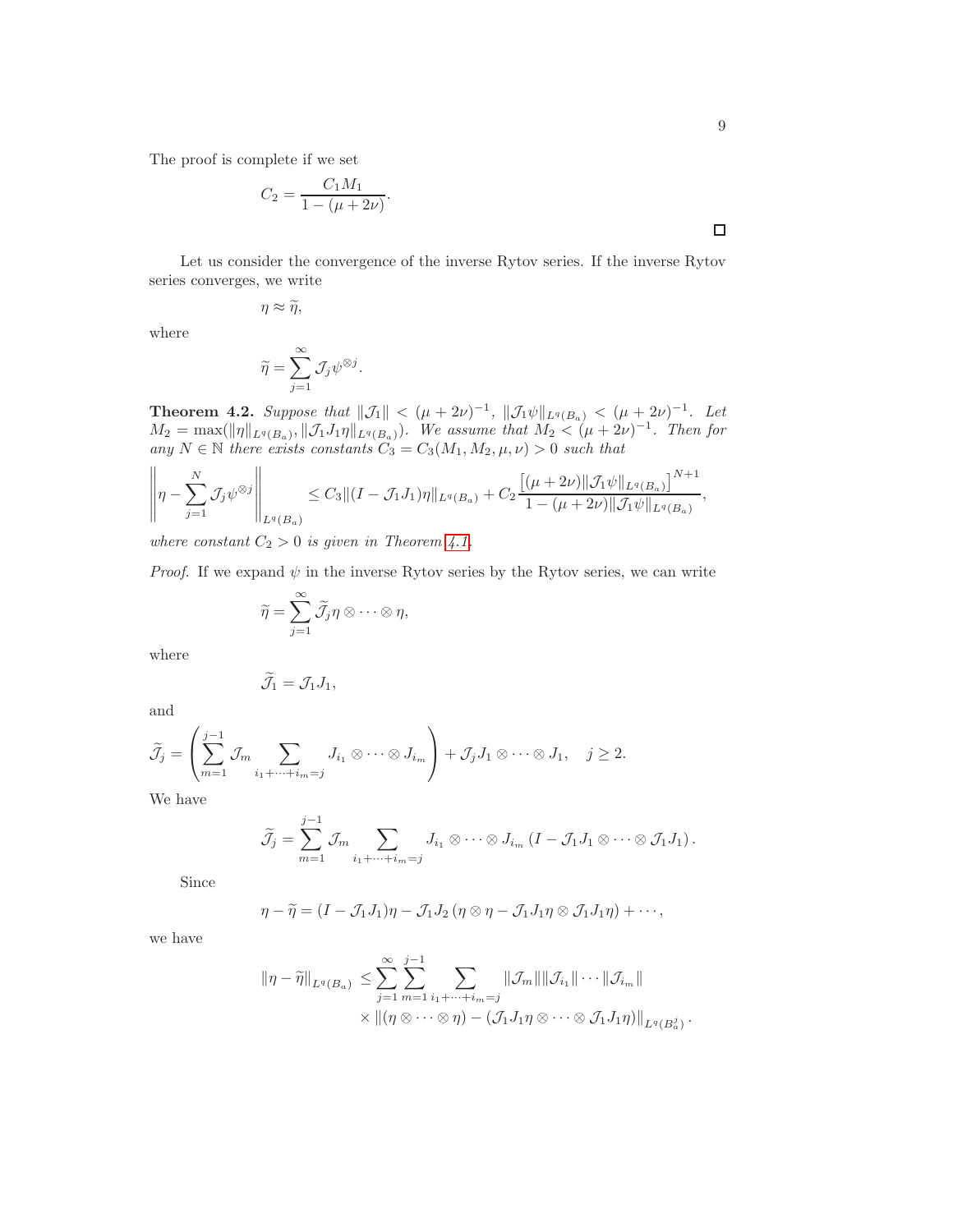We note the identity

$$
(\eta_1 \otimes \cdots \otimes \eta_1) - (\eta_2 \otimes \cdots \otimes \eta_2)
$$
  
=  $(\eta_1 - \eta_2) \otimes \eta_2 \otimes \cdots \otimes \eta_2 + \eta_1 \otimes (\eta_1 - \eta_2) \otimes \eta_2 \otimes \cdots \otimes \eta_2 + \cdots$   
+  $\eta_1 \otimes \eta_1 \otimes \cdots \otimes (\eta_1 - \eta_2) \otimes \eta_2 + \eta_1 \otimes \eta_1 \otimes \cdots \otimes \eta_1 \otimes (\eta_1 - \eta_2).$ 

Hence,

$$
\|\eta \otimes \cdots \otimes \eta - \mathcal{J}_1 J_1 \eta \otimes \cdots \otimes \mathcal{J}_1 J_1 \eta\|_{L^q(B_a^j)} \leq j M_2^{j-1} \|\eta - \mathcal{J}_1 J_1 \eta\|_{L^q(B_a)}.
$$
  
We obtain

We obtain

$$
\|\eta - \widetilde{\eta}\|_{L^q(B_a)} \leq \sum_{j=1}^{\infty} \sum_{m=1}^{j-1} \sum_{i_1 + \dots + i_m = j} \| \mathcal{J}_m \| \| \mathcal{J}_{i_1} \| \dots \| \mathcal{J}_{i_m} \| j M_2^{j-1} \| \eta - \mathcal{J}_1 J_1 \eta \|_{L^q(B_a)}.
$$

Furthermore,

$$
\begin{split}\n\|\eta - \tilde{\eta}\|_{L^{q}(B_{a})} \\
&\leq \sum_{j=1}^{\infty} \sum_{m=1}^{j-1} j M_{2}^{j-1} \|\mathcal{J}_{m}\| \left( \begin{array}{c} j-1\\m-1 \end{array} \right) \nu^{m} \left( \mu + \nu \right)^{j-m} \|\eta - \mathcal{J}_{1} J_{1} \eta\|_{L^{q}(B_{a})} \\
&\leq \|\eta - \mathcal{J}_{1} J_{1} \eta\|_{L^{q}(B_{a})} \sum_{j=1}^{\infty} j M_{2}^{j-1} \left( \sum_{m=1}^{j-1} \|\mathcal{J}_{m}\| \right) \left( \sum_{m=1}^{j-1} \left( \begin{array}{c} j-1\\m-1 \end{array} \right) \nu^{m} \left( \mu + \nu \right)^{j-m} \right) \\
&= \nu \|\eta - \mathcal{J}_{1} J_{1} \eta\|_{L^{q}(B_{a})} \sum_{j=1}^{\infty} j M_{2}^{j-1} \left( \sum_{m=1}^{j-1} \|\mathcal{J}_{m}\| \right) \left[ \left( \mu + 2\nu \right)^{j-1} - \nu^{j-1} \right] \\
&\leq \|\eta - \mathcal{J}_{1} J_{1} \eta\|_{L^{q}(B_{a})} \sum_{j=1}^{\infty} j M_{2}^{j-1} \left( \mu + 2\nu \right)^{j} \left( \sum_{m=1}^{j-1} \|\mathcal{J}_{m}\| \right).\n\end{split}
$$

We obtain

$$
\begin{aligned}\n\|\eta - \tilde{\eta}\|_{L^{q}(B_{a})} &\leq C_{1} \|\mathcal{J}_{1}\| \|\eta - \mathcal{J}_{1}J_{1}\eta\|_{L^{q}(B_{a})} \sum_{j=1}^{\infty} j M_{2}^{j-1} \left(\mu + 2\nu\right)^{j+1} \frac{1 - \left(\mu + 2\nu\right)^{j-1}}{1 - \left(\mu + 2\nu\right)} \\
&\leq C_{1} \|\eta - \mathcal{J}_{1}J_{1}\eta\|_{L^{q}(B_{a})} \frac{\mu + 2\nu}{1 - \left(\mu + 2\nu\right)} \sum_{j=1}^{\infty} j \left[M_{2} \left(\mu + 2\nu\right)^{j-1}\right] \\
&= C_{3} \|\eta - \mathcal{J}_{1}J_{1}\eta\|_{L^{q}(B_{a})},\n\end{aligned}
$$

where

$$
C_3 = C_1 \frac{\mu + 2\nu}{1 - (\mu + 2\nu)} \sum_{j=1}^{\infty} j \left[ M_2 (\mu + 2\nu)^{j-1} \right].
$$

We have

$$
\|\widetilde{\eta}\|_{L^{q}(B_{a})} \leq \sum_{j=1}^{\infty} \|\mathcal{J}_{j}\psi^{\otimes j}\|_{L^{q}(B_{a})} \leq C_{2} \sum_{j=1}^{\infty} (\mu+2\nu)^{j} \|\mathcal{J}_{1}\psi\|_{L^{q}(B_{a})}^{j}.
$$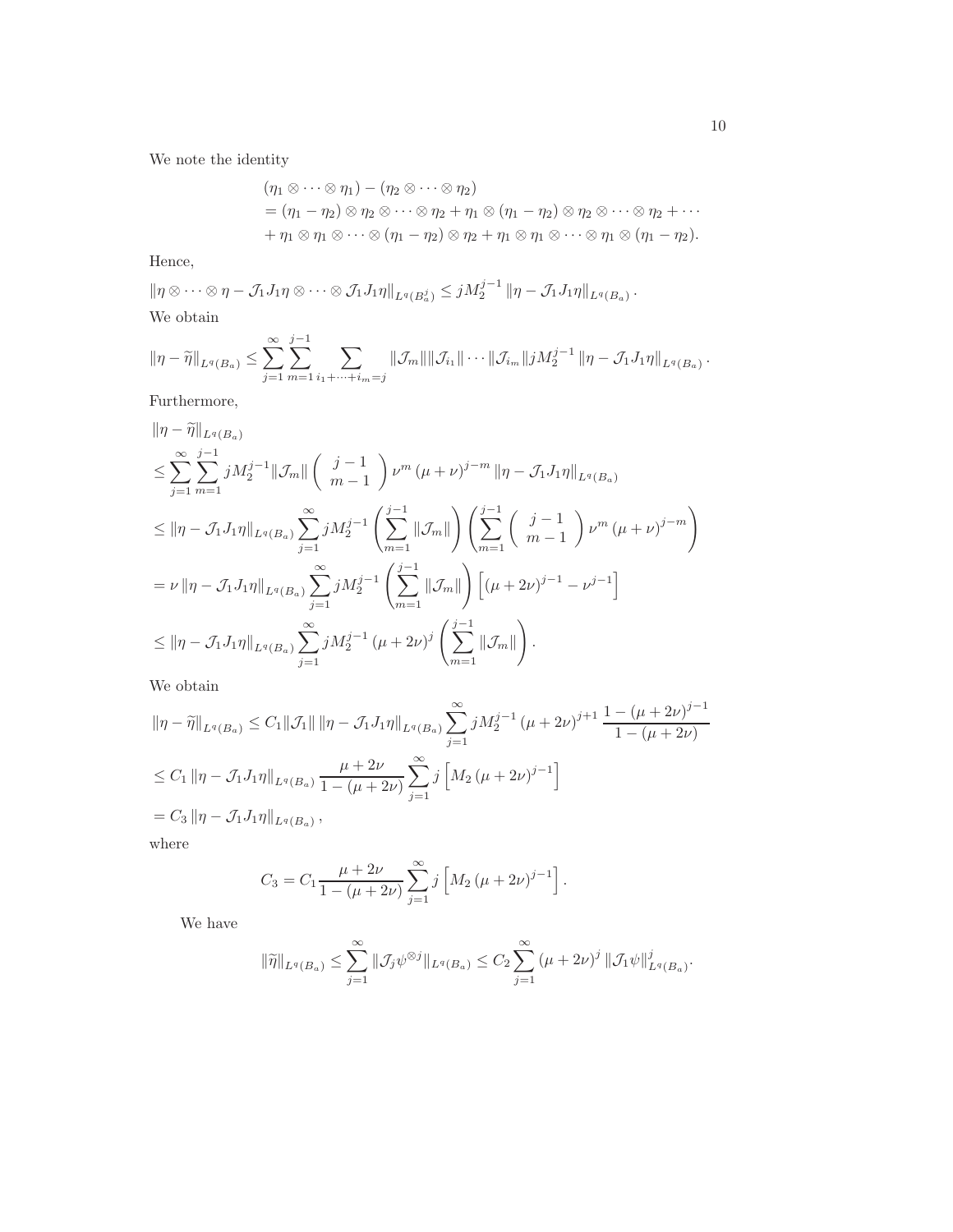Hence  $\widetilde{\eta}$  converges. We note that

$$
\left\| \tilde{\eta} - \sum_{j=1}^{N} \mathcal{J}_{j} \psi^{\otimes j} \right\|_{L^{q}(B_{a})} \leq \sum_{j=N+1}^{\infty} \|\mathcal{J}_{j} \psi \otimes \cdots \otimes \psi\|_{L^{q}(B_{a})}
$$
  

$$
\leq C_{2} \sum_{j=Ns+1}^{\infty} (\mu + 2\nu)^{j} \|\mathcal{J}_{1} \psi\|_{L^{q}(B_{a})}^{j}
$$
  

$$
= C_{2} \frac{\left[ (\mu + 2\nu) \|\mathcal{J}_{1} \psi\|_{L^{q}(B_{a})} \right]^{N+1}}{1 - (\mu + 2\nu) \|\mathcal{J}_{1} \psi\|_{L^{q}(B_{a})}}
$$

The proof is complete.

The stability of the reconstruction is studied as follows.

**Theorem 4.3.** Assume  $||\mathcal{J}_1|| < (\mu + 2\nu)^{-1}$ . Let  $\eta_1, \eta_2$  denote the limits of the inverse Rytov series corresponding to some  $\psi_1, \psi_2$ . We suppose that  $M_3||\mathcal{J}_1|| < (\mu + 2\nu)^{-1}$ , where  $M_3 = \max(\|\psi_1\|_{L^p(\Gamma)}, \|\psi_2\|_{L^p(\Gamma)})$ . Then there exists  $C_4 = C_4(M_1, M_3, \mu, \nu) > 0$ such that

$$
\|\eta_1-\eta_2\|_{L^q(B_a)} < C_4 \|\psi_1-\psi_2\|_{L^p(\Gamma)}.
$$

Proof. We begin with the following inequality.

$$
\|\eta_1-\eta_2\|_{L^q(B_a)}\leq \sum_{j=1}^\infty \|\mathcal{J}_j\psi_1\otimes\cdots\otimes\psi_1-\mathcal{J}_j\psi_2\otimes\cdots\otimes\psi_2\|_{L^q(B_a)}.
$$

We note that

$$
(\psi_1 \otimes \cdots \otimes \psi_1) - (\psi_2 \otimes \cdots \otimes \psi_2)
$$
  
=  $(\psi_1 - \psi_2) \otimes \psi_2 \otimes \cdots \otimes \psi_2 + \psi_1 \otimes (\psi_1 - \psi_2) \otimes \psi_2 \otimes \cdots \otimes \psi_2 + \cdots$   
+  $\psi_1 \otimes \cdots \otimes \psi_1 \otimes (\psi_1 - \psi_2) \otimes \psi_2 + \psi_1 \otimes \cdots \otimes \psi_1 \otimes (\psi_1 - \psi_2).$ 

We obtain

$$
\|\eta_1 - \eta_2\|_{L^q(B_a)}
$$
  
\n
$$
\leq \sum_{j=1}^{\infty} \|\mathcal{J}_j\| \sum_{k=1}^j \|\psi_1\|_{L^p(\Gamma)} \cdots \|\psi_1\|_{L^p(\Gamma)} \|(\psi_1 - \psi_2)\|_{L^p(\Gamma)} \|\psi_2\|_{L^p(\Gamma)} \cdots \|\psi_2\|_{L^p(\Gamma)},
$$

where  $\|(\psi_1 - \psi_2)\|_{L^p(\Gamma)}$  is in the kth position of the product. Furthermore,

$$
\begin{aligned} \|\eta_1 - \eta_2\|_{L^q(B_a)} &\leq \sum_{j=1}^\infty j \|\mathcal{J}_j\| M_3^{j-1} \|\psi_1 - \psi_2\|_{L^p(\Gamma)} \\ &\leq C_1 \|\mathcal{J}_1\| \|\psi_1 - \psi_2\|_{L^p(\Gamma)} \sum_{j=1}^\infty j \left(\mu + 2\nu\right)^j M_3^{j-1} \\ &\leq \frac{C_1}{M_3} \|\psi_1 - \psi_2\|_{L^p(\Gamma)} \sum_{j=1}^\infty j \left(\mu + 2\nu\right)^{j-1} M_3^{j-1} .\end{aligned}
$$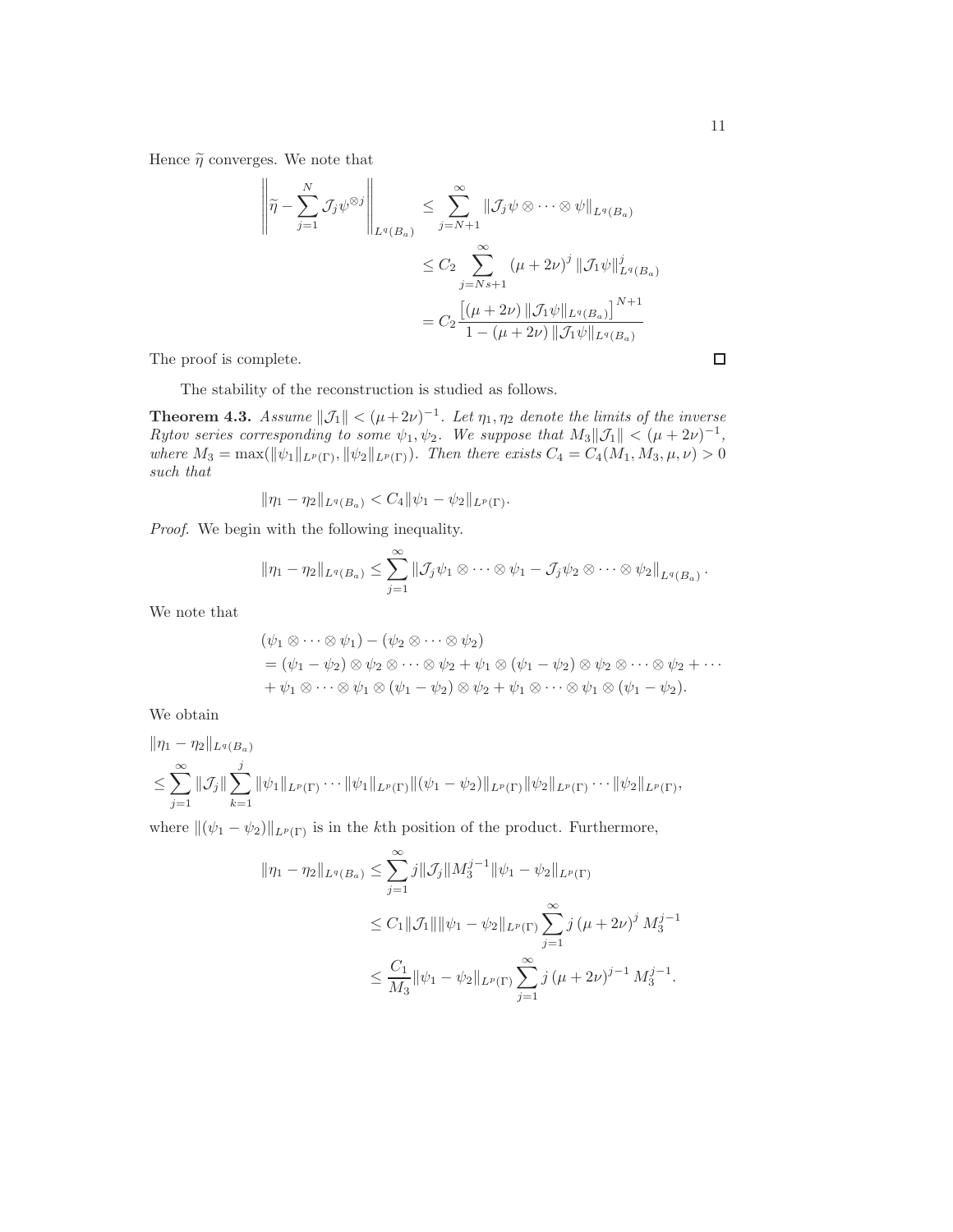The proof is complete if we put

$$
C_4 = C_1 \sum_{j=1}^{\infty} j (\mu + 2\nu)^{j-1} M_3^{j-2}.
$$

## <span id="page-11-0"></span>5. Implementation of the inverse Rytov series

To increase the number of observed data, multiple inputs are considered. That is, the medium is illuminated  $M_S$  times by  $f(x) = f^{(\alpha)}(x)$ ,  $\alpha = 1, \ldots, M_S$ . For the ath source, light is detected at points  $x_d^{(\alpha,\beta)} \in \Gamma$ ,  $\beta = \beta^{(\alpha)} = 1, ..., M_D^{(\alpha)}$ . In total, we have  $M_{\text{SD}} = \sum_{\alpha=1}^{M_S} M_D^{(\alpha)}$  source-detector pairs. We set  $k = \beta + \sum_{i=1}^{\alpha-1} M_D^{(i)}$ boar, we have  $M_{\text{SD}} = \sum_{\alpha=1}^{N} M_D$  source-detector parts. We set  $\kappa = \beta + \sum_{i=1}^{N} M_D$ <br>( $k = 1, ..., M_{\text{SD}}$ ). Correspondingly, we can write

$$
\psi = \psi_k = \ln \frac{u_0^{(\alpha)}(x_d^{(\alpha,\beta)})}{u^{(\alpha)}(x_d^{(\alpha,\beta)})} = \sum_{j=1}^{\infty} \left( J_j^{(\alpha)} \eta^{\otimes j} \right) (x_d^{(\alpha,\beta)}), \quad k = 1, \dots, M_{\text{SD}}.
$$

Let us consider how the jth-order operator  $\mathcal{J}_j$  in the inverse Rytov series can be numerically constructed. Here we assume that  $y \in B_a \subset \mathbb{R}^n$  is discretized into  $N_y$  points  $y^{(l)}$   $(l = 1, ..., N_y)$  with tiny volume  $(\Delta y)^n$ . Thus,  $\eta$  becomes a vector  $\pmb{\eta}\in\mathbb{R}^{N_y}.$ 

#### 5.1. Linearized problem

The operator  $K_1$  becomes a matrix  $\underline{K}_1 \in \mathbb{R}^{M_{\text{SD}} \times N_y}$  when y is discretized:

$$
\{\underline{K}_1\}_{{kl}} = -gG\left(x_d^{(\alpha,\beta)}, y^{(l)}\right)u_0(y^{(l)}) (\Delta y)^n.
$$

Similarly,  $J_1$  becomes a matrix  $\underline{J}_1 \in \mathbb{R}^{M_{\text{SD}} \times N_y}$ :

$$
\{\underline{J}_1\}_{kl} = -\frac{g}{u_0(x_d^{(\alpha,\beta)})} G\left(x_d^{(\alpha,\beta)}, y^{(l)}\right) u_0(y^{(l)}) (\Delta y)^n.
$$

A naive way to construct  $\mathcal{J}_1$  is to compute the Moore-Penrose pseudoinverse with a regularizer such as the truncated singular value decomposition:

$$
\underline{\mathcal{J}}_1 = \underline{J}_1^+ \in \mathbb{R}^{N_y \times M_{\textrm{SD}}}.
$$

The first term of the inverse Rytov series can be calculated as

$$
\boldsymbol{\eta}_1 = \underline{\mathcal{J}}_1 \boldsymbol{\psi},
$$

where  $\boldsymbol{\psi} = {}^{t}(\psi_1, \ldots, \psi_{M_{\text{SD}}}).$ 

#### 5.2. Born series

First we make  $\mathbf{u}_0 \in \mathbb{R}^{M_{\text{SD}}}$  as

$$
\{\mathbf u_0\}_k = u_0^{(\alpha)}(x_d^{(\alpha,\beta)}).
$$

We put  $\mathbf{v}_0 = \mathbf{u}_0 \in \mathbb{R}^{M_{\text{SD}}}$ . For given vectors  $\mathbf{b}_1, \mathbf{b}_2, \ldots \in \mathbb{R}^{N_y}$ , we recursively define

$$
\mathbf{v}_i = \mathbf{K}_i(\mathbf{b}_1, \dots, \mathbf{b}_i) \in \mathbb{R}^{M_{\text{SD}}},
$$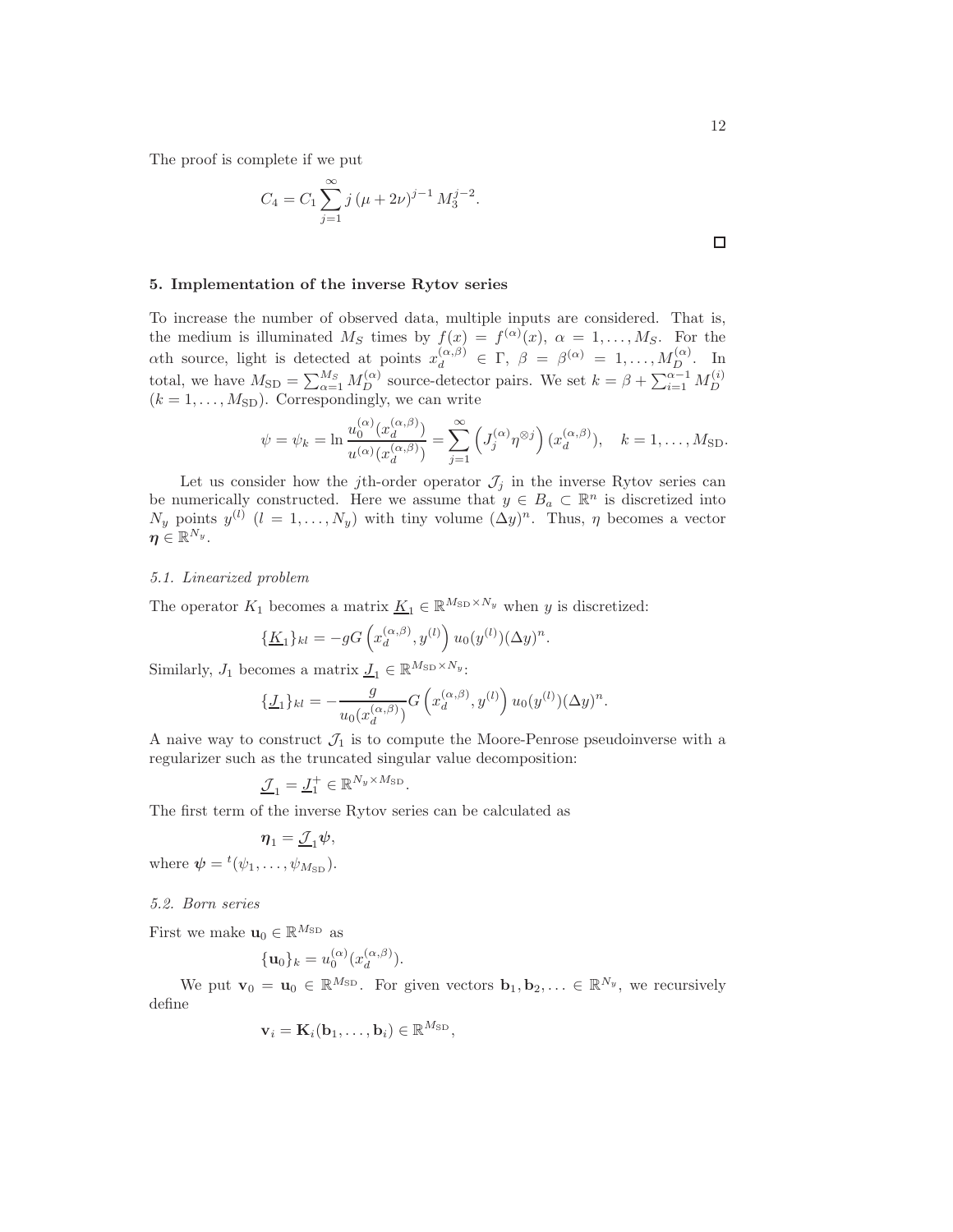where

$$
\{\mathbf{K}_i(\mathbf{b}_1,\ldots,\mathbf{b}_i)\}_k = -g\sum_{l=1}^{N_y} G\left(x_d^{(\alpha,\beta)},y^{(l)}\right) \{\mathbf{b}_i\}_l \{\mathbf{v}_{i-1}\}_l (\Delta y)^n \quad (k=1,\ldots,M_{\text{SD}})
$$

for  $i = 1, \ldots, j$ . Note that  $\mathbf{K}_1(\mathbf{b}_1) = \underline{K}_1 \mathbf{b}_1$ . In particular,  $\mathbf{u}_i$   $(i = 1, \ldots, j)$  are recursively obtained as

$$
\mathbf{u}_i = \mathbf{K}_i(\boldsymbol{\eta},\ldots,\boldsymbol{\eta}).
$$

Using these  $\mathbf{K}_i$ , we introduce

$$
\left\{ \mathbf{J}_{i}(\mathbf{b}_{1},...,\mathbf{b}_{i}) \right\}_{k} = \sum_{m=1}^{i} (-1)^{m+1} \frac{1}{m(\{\mathbf{u}_{0}\}_{k})^{m}}
$$

$$
\times \sum_{i_{1}+...+i_{m}=i} \left\{ \mathbf{K}_{i_{1}}(\mathbf{b}_{1},...,\mathbf{b}_{i_{1}}) \right\}_{k} \cdots \left\{ \mathbf{K}_{i_{m}}(\mathbf{b}_{i-i_{m}+1},..., \mathbf{b}_{i}) \right\}_{k} \in \mathbb{R}^{M_{\text{SD}}}
$$

for  $k = 1, \ldots, M_{SD}$ . Let us define  $\psi_i$   $(i = 1, \ldots, j)$  as

$$
\boldsymbol{\psi}_i = \mathbf{J}_i(\boldsymbol{\eta},\ldots,\boldsymbol{\eta}).
$$

## 5.3. Inverse Rytov series

We form the compositions  $[i_1, \ldots, i_m]$  such that  $i_1 + \cdots + i_m = j$ . For each m  $(1 \leq m \leq j-1)$  and each composition  $(i_1, \ldots, i_m)$ , we compute

$$
\boldsymbol{\eta}_{\text{tmp}} = \boldsymbol{\mathcal{J}}_m \left(\boldsymbol{\psi}_1, \dots, \boldsymbol{\psi}_m \right) \in \mathbb{R}^{N_y}.
$$

Here,

$$
\boldsymbol{\mathcal{J}}_1(\mathbf{a}_1)=\underline{\boldsymbol{\mathcal{J}}}_1\mathbf{a}_1,
$$

and for  $j \geq 2$ ,

$$
\mathcal{J}_j(\mathbf{a}_1,\ldots,\mathbf{a}_j) =
$$
  

$$
-\sum_{m=1}^{j-1} \sum_{i_1+\cdots+i_m=j} \mathcal{J}_m \left( \mathbf{J}_{i_1}(\underline{\mathcal{J}}_1\mathbf{a}_1,\ldots,\underline{\mathcal{J}}_1\mathbf{a}_{i_1}),\cdots,\mathbf{J}_{i_m}(\underline{\mathcal{J}}_1\mathbf{a}_{j-i_m+1},\ldots,\underline{\mathcal{J}}_1\mathbf{a}_j) \right),
$$

where  $\mathbf{a}_1, \ldots, \mathbf{a}_j$  are vectors of dimension  $M_{\text{SD}}$ . Let  $\mathbf{\Sigma}(m)$  denote the sum of  $\boldsymbol{\eta}_{\text{tmp}}$  for all  $\left(\begin{array}{c}j-1\\m\end{array}\right)$  $m-1$  $\setminus$ compositions.

The above step is repeated for all  $m$  ( $1 \leq m \leq j-1$ ). We obtain

$$
\boldsymbol{\eta}_j = \sum_{m=1}^{j-1} \boldsymbol{\Sigma}(m).
$$

In this way, we obtain  $\eta_j$   $(j = 1, ..., N)$ . Finally, the reconstructed  $\eta$  for the Nthorder approximation is given by

$$
\boldsymbol{\eta} \approx \boldsymbol{\eta}_1 + \cdots + \boldsymbol{\eta}_N.
$$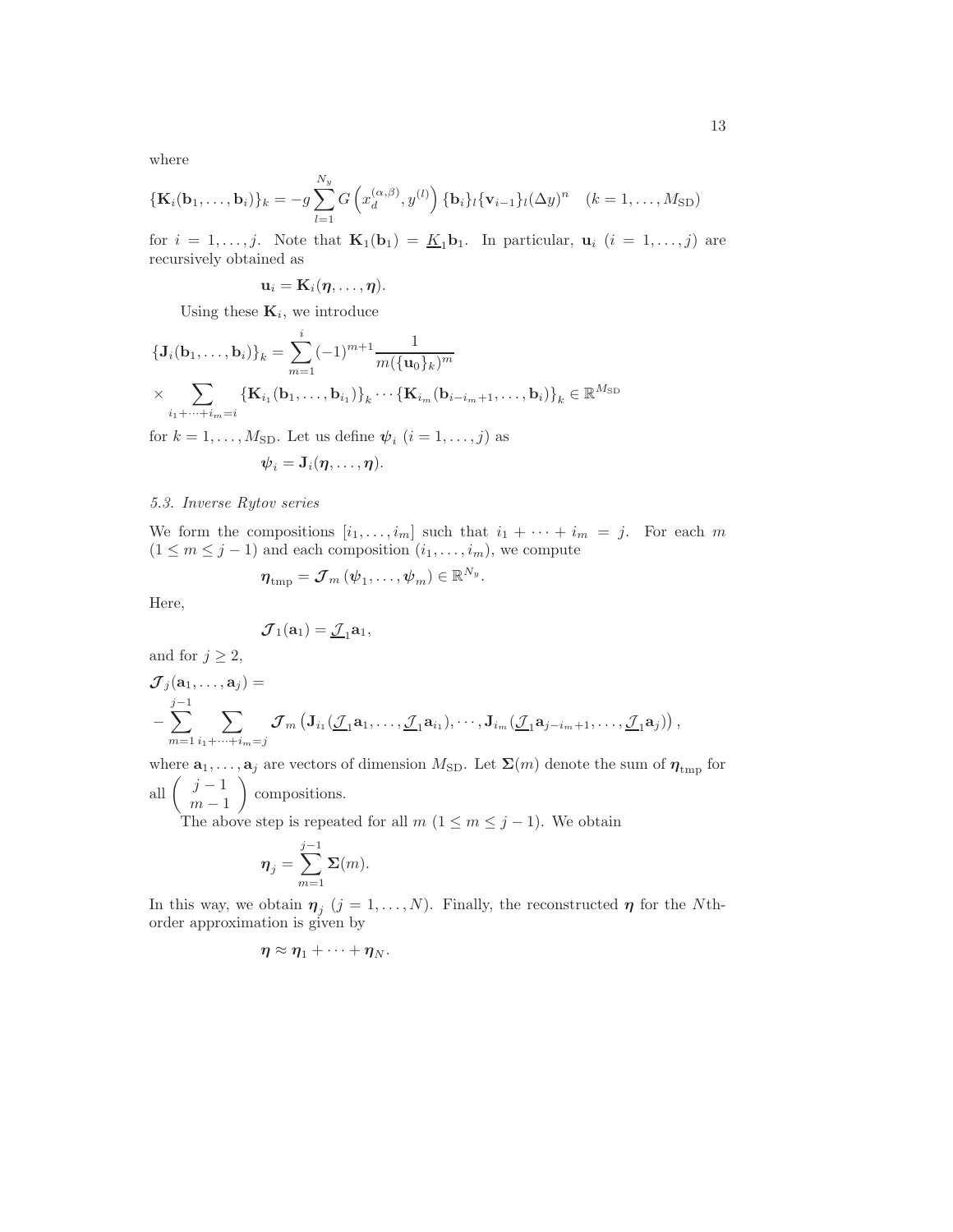#### <span id="page-13-10"></span>6. Concluding remarks

In this paper, multilinear forward operators  $J_j: L^q(B_a \times \cdots \times B_a) \to L^p(\Gamma)$  and inverse operators  $\mathcal{J}_j: L^p(\Gamma \times \cdots \times \Gamma) \to L^q(B_a)$  were considered. In the case of the Born series, linear operators can be used with tensor products instead of multilinear operators [\[4\]](#page-13-4). For the Rytov series, we can similarly define linear operators  $J_j : (L^q(B_a))^{\otimes j} \to L^p(\Gamma)$ . Moreover, as was done for the inverse Born series [\[4,](#page-13-4) [10,](#page-13-6) [15,](#page-14-10) [24\]](#page-14-11), it is possible to consider the inverse Rytov for nonlinear inverse problems in Banach spaces  $X, Y$ , for which the forward problem is from X to Y instead of from  $L^q(B_a)$  to  $L^p(\Gamma)$ .

Although the expression of  $\psi_j$  in the Rytov series is more complicated than that of  $u_j$  in the Born series, the inverse Rytov series can be computed in a recursive manner. In Sec. [5,](#page-11-0) multiple measurements with multiple source terms were assumed. This is the usual procedure to acquire a large number of measurement data. In this case, the Rytov series is expressed as  $\psi = \sum_{j=1}^{\infty} \mathbf{J}_j \eta^{\otimes j}$ , where  $\{\mathbf{J}_j \eta^{\otimes j}\}_k = (J_j^{(\alpha)})$  $(j^{(\alpha)}\eta^{\otimes j})(x_d^{(\alpha,\beta)})$  $\binom{(\alpha,\beta)}{d}$  $(k = 1, \ldots, M_{SD})$ .

Although the diffusion coefficient  $D_0$  was assumed to be a known constant, indeed the diffusion coefficient is an unknown function in addition to  $\mu_a$ . Markel and Schotland has discussed the simultaneous reconstruction of the two functions with the (first) Rytov approximation [\[18\]](#page-14-17). It is an interesting future issue to extend the inverse Rytov series to the case of simultaneous reconstruction.

#### Acknowledgments

This work was supported by JST, PRESTO Grant Number JPMJPR2027.

#### References

- <span id="page-13-5"></span>[1] Abhishek A, Bonnet M and Moskow S 2020 Modified forward and inverse Born series for the Calderon and diffuse-wave problems Inverse Problems
- <span id="page-13-2"></span><span id="page-13-0"></span>[2] Arridge S R 1999 Optical tomography in medical imaging Inverse Problems 15 R41–R93
- <span id="page-13-4"></span>[3] Arridge S, Moskow S and Schotland J C 2012 Inverse Born series for the Calderon problem Inverse Problems
- <span id="page-13-7"></span>[4] Bardsley P and Vasquez F G 2014 Restarted inverse Born series for the Schrödinger problem with discrete internal measurements Inverse Problems
- [5] Choe R, Corlu A, Lee K, Durduran T, Konecky S D, Grosicka-Koptyra M, Arridge S R, Czerniecki B J, Fraker D L, DeMichele A, Chance B, Rosen M A and Yodh A G 2005 Diffuse optical tomography of breast cancer during neoadjuvant chemotherapy: A case study with comparison to MRI Medical Physics 32 1128–1139
- <span id="page-13-8"></span>[6] Choe R, Konecky S D, Corlu A, Lee K, Durduran T, Busch D R, Pathak S, Czerniecki B J, Tchou J, Fraker D L, Demichele A, Chance B, Arridge S R, Schweiger M, Culver J P, Schnall M D, Putt M E, Rosen M A and Yodh A G 2009 Differentiation of benign and malignant breast tumors by in-vivo three-dimensional parallel-plate diffuse optical tomography J. Biomed. Opt. 14 024020
- <span id="page-13-3"></span>[7] Chung F J, Gilbert A C, Hoskins J G and Schotland J C Optical tomography on graphs Inverse Problems 33 055016
- <span id="page-13-9"></span>[8] Eggebrecht A T, Ferradal S L, Robichaux-Viehoever A, Hassanpour M S, Dehghani H, Snyder A Z, Hershey T and Culver J P 2014 Mapping distributed brain function and networks with diffuse optical tomography Nature Photonics 8 448–454
- <span id="page-13-11"></span>[9] Engl HW, Hanke M and Neubauer A 1996 Regularization of Inverse Problems (Dordrecht, The Netherlands: Kluwer Academic Publishers Group)
- <span id="page-13-6"></span>[10] Hoskins J G and Schotland J C 2022 Analysis of the inverse Born series: an approach through geometric function theory arXiv2201.04689
- <span id="page-13-1"></span>[11] Keller J B 1969 Accuracy and validity of the Born and Rytov approximations *J. Opt. Soc. Am.* 59 1003–1004